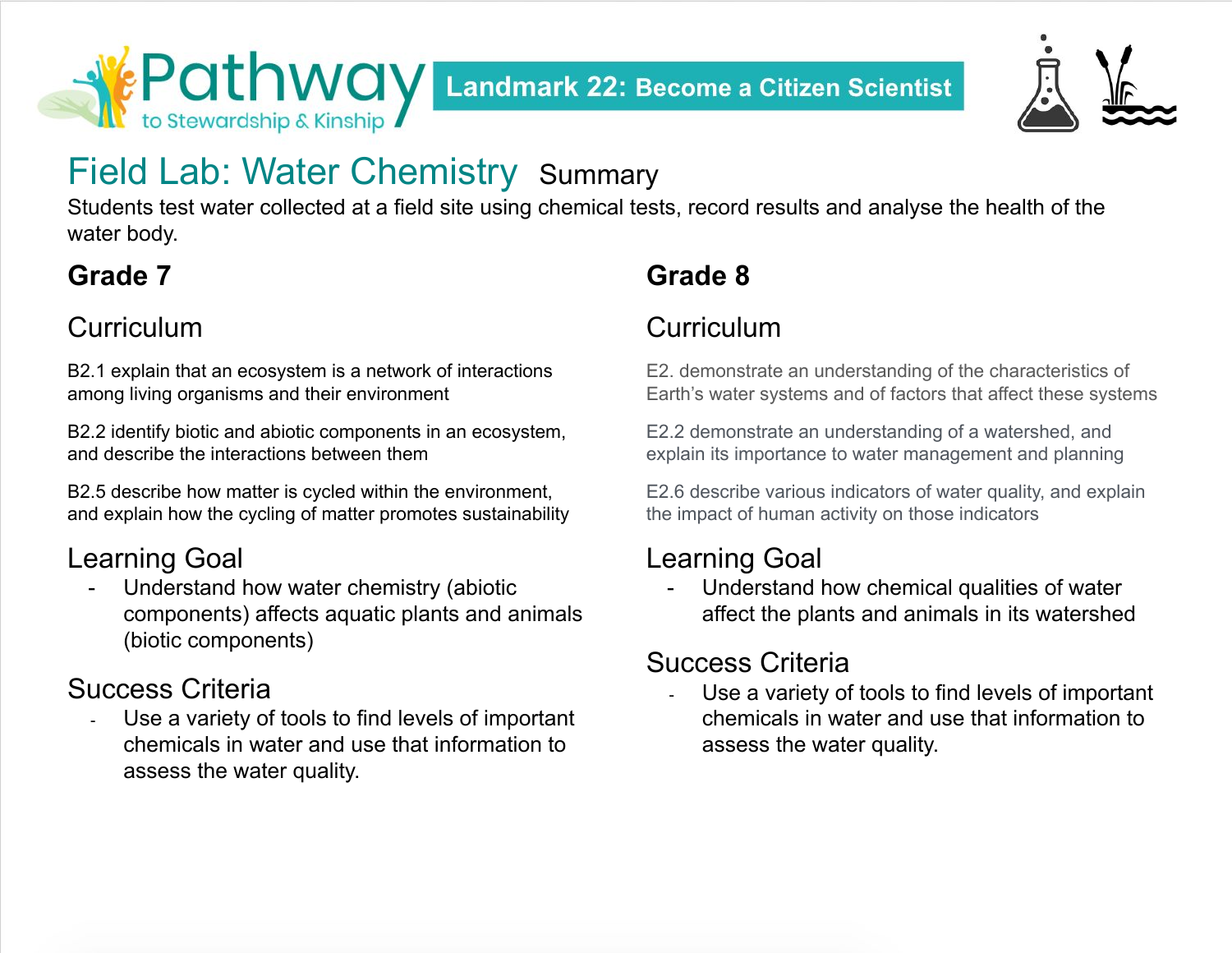

**Field Lab: Water Chemistry Outline**<br>Field Lab: Water Chemistry Outline

| min | <b>Topic</b>                                                                      | <b>Details</b>                                                                                                                                                                                                                                          | <b>Supplies</b>                                                                                                           |
|-----|-----------------------------------------------------------------------------------|---------------------------------------------------------------------------------------------------------------------------------------------------------------------------------------------------------------------------------------------------------|---------------------------------------------------------------------------------------------------------------------------|
| 10  | Safety Talk                                                                       | - identify boundaries<br>- establish a signal if a student is in distress<br>- establish a signal that time is up<br>- use all required chemical safety precautions and PPE with<br>tablets and test strips<br>- do not leave any materials at the site |                                                                                                                           |
| 10  | <b>Water Collection</b>                                                           | - water is collected from the testing site; teachers or students<br>may do the collecting<br>- water from different locations may be collected for<br>comparisons                                                                                       | - buckets or tubs                                                                                                         |
| 10  | <b>Demonstrate Testing</b><br>Procedures<br>(may be done in class<br>before trip) | - dip the test vial in the water (if being used)<br>- add tablet and shake or dip test strip<br>- wait the prescribed amount of time<br>- compare to the colour chart<br>- record the value                                                             | - test strips or test kits<br>- collection container of water<br>(a bucket)<br>- PPE<br>- colour charts<br>- thermometers |
| 20  | <b>Students Test and</b><br><b>Record Observations</b>                            | - using the available tools, students find values for water quality<br>factors and record                                                                                                                                                               | - all the above<br>- recording sheets<br>- clipboards                                                                     |
| 10  | Clean up all materials                                                            | - dispose of PPE, packaging and any other garbage<br>- double check that the area is as it was found                                                                                                                                                    | - garbage bag                                                                                                             |
| 10  | Grade the health of<br>the water body<br>(may be done in class)                   | - compare tested values to healthy standards and grade the<br>health of the water body<br>- justify the grade<br>- may be done on site or in class                                                                                                      | - observation sheet<br>- clipboard<br>- pencil                                                                            |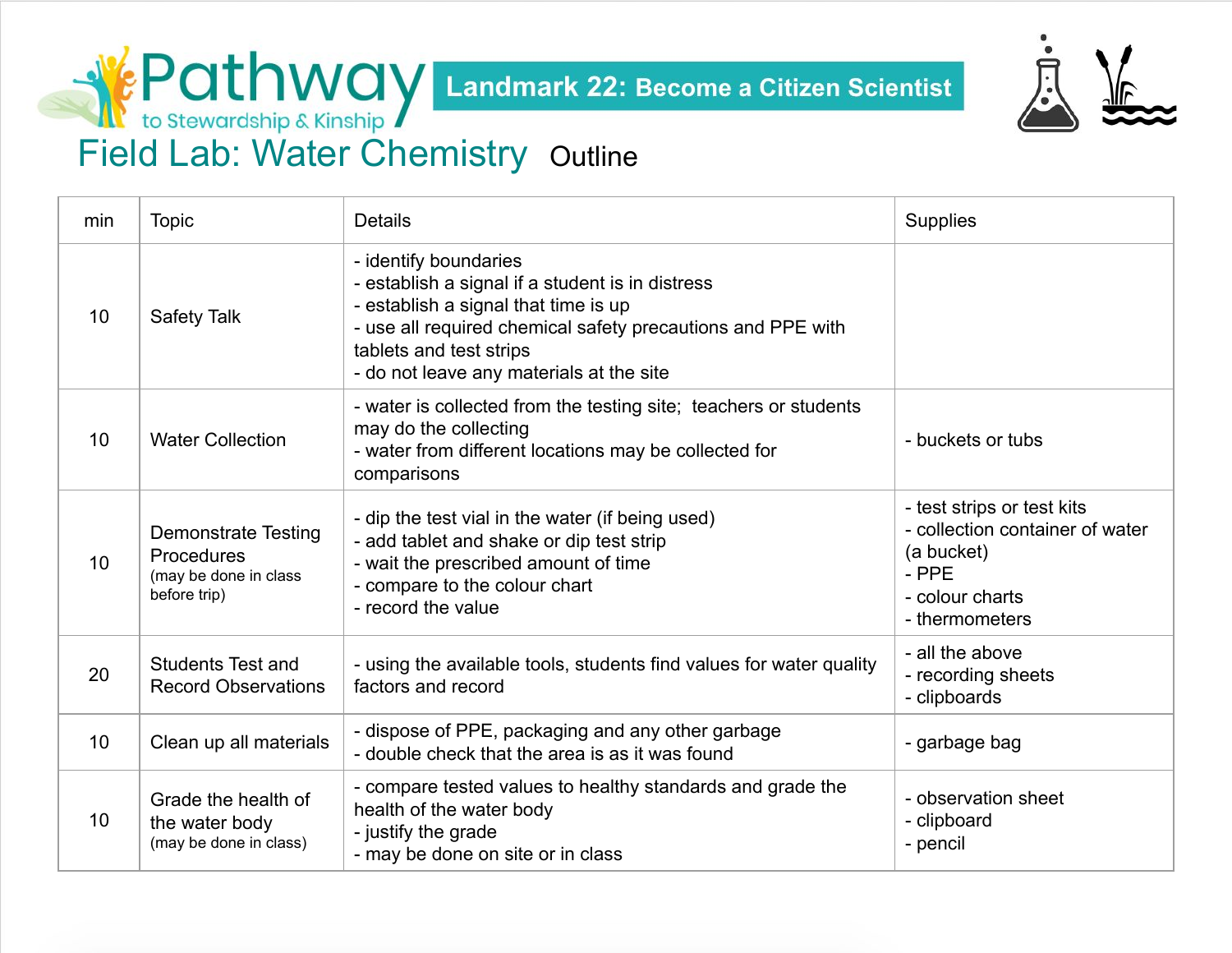



# Field Lab: Water Chemistry Testing Details

#### **Collection**

Collect water in a clean container **before** it becomes muddied by bug collection. You may use buckets, dishwashing bins or even yogurt tubs. You may want to take several samples; one for each group or samples from different locations for comparisons. If you are testing on site, students may fill their testing vials from this container(s). A plastic cup or yogurt tub taped to a stick (like a metre stick) is very handy to collect water from the shore if you do not want to wade in.

### **Temperature**

Water temperature is best tested by placing the thermometer in the actual waterway. If this is not recommended, you may test the large container of water. Do so immediately after collection.

### Chemical Tests

If using test strips, students only need to dip, wait and compare to the colour chart.

If using liquid testing in vials, try to have one vial for each test to prevent cross-contamination. If this is not possible, the vial should be rinsed between tests. Be sure to collect all water that has had testing solution or tabs added into a sealed container and dispose at school.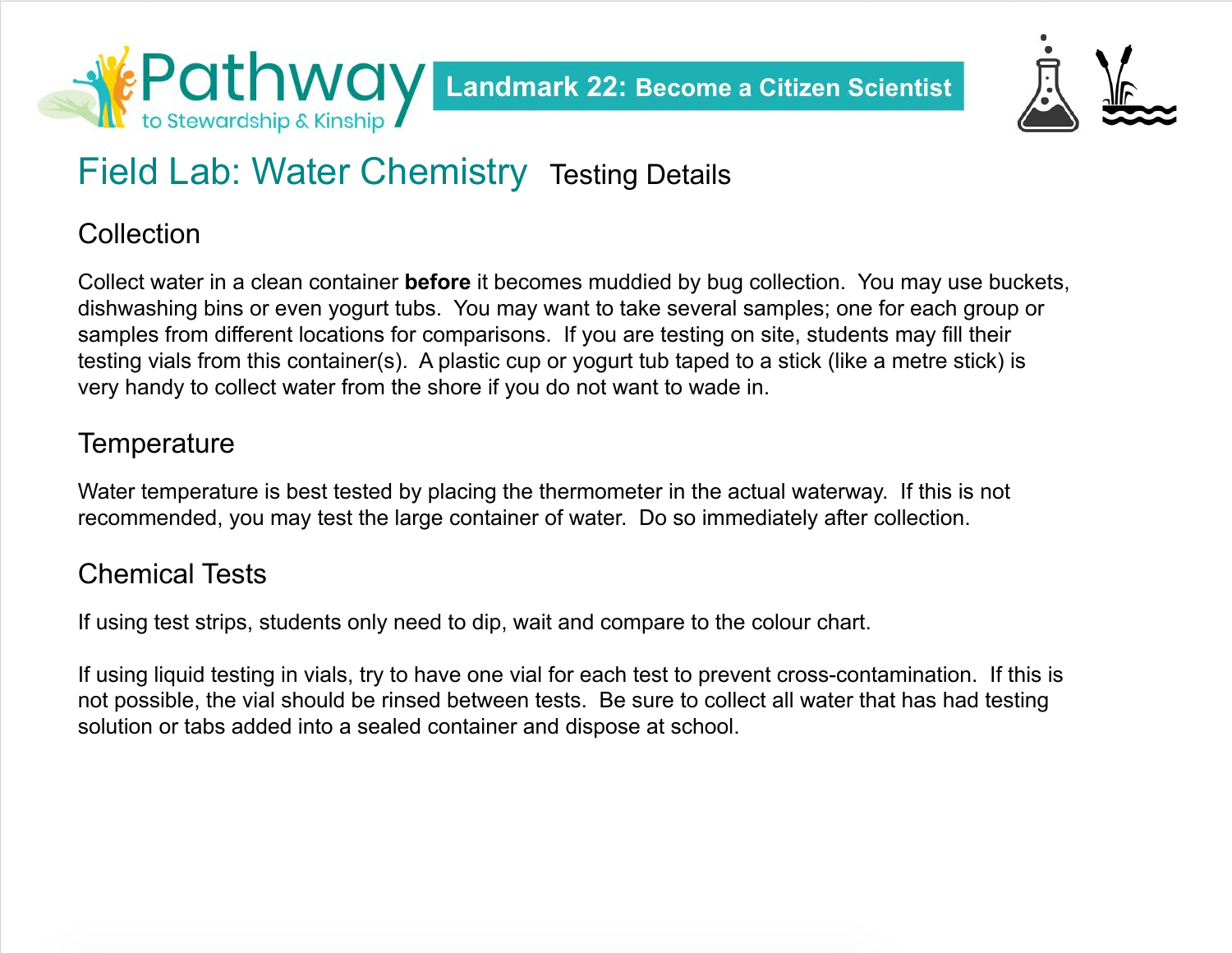



# Field Lab: Water Chemistry

Tracking and Assessment Sheet

Names: Date:

| Location:                  |             |              |                       |               |  |  |  |
|----------------------------|-------------|--------------|-----------------------|---------------|--|--|--|
| <b>Variable</b>            | <b>Unit</b> | <b>Value</b> | <b>Guideline</b>      | <b>Health</b> |  |  |  |
| Temperature                | $\rm ^{o}C$ |              | N/A                   |               |  |  |  |
| pH                         | pH          |              | $6.5 - 8.5^2$         |               |  |  |  |
| Salinity                   | mg/L        |              | 120 <sup>1</sup>      |               |  |  |  |
| <b>Dissolved</b><br>Oxygen | ppm<br>mg/L |              | Over $5.5^1$          |               |  |  |  |
| <b>Nitrate</b>             | mg/L        |              | Below 13 <sup>1</sup> |               |  |  |  |
| Phosphate                  | mg/L        |              | Below $0.033*$        |               |  |  |  |
| Ammonia                    | mg/L        |              | Below $0.021$         |               |  |  |  |

Water Quality Grade:

Why did you assign this grade?



### Field Lab: Water Chemistry Tracking and Assessment Sheet

#### Names: Date:

| Location:                  |             |              |                       |               |  |  |  |
|----------------------------|-------------|--------------|-----------------------|---------------|--|--|--|
| <b>Variable</b>            | Unit        | <b>Value</b> | <b>Guideline</b>      | <b>Health</b> |  |  |  |
| Temperature                | $^{\circ}C$ |              | N/A                   |               |  |  |  |
| рH                         | pH          |              | $6.5 - 8.5^2$         |               |  |  |  |
| Salinity                   | mg/L        |              | 120 <sup>1</sup>      |               |  |  |  |
| <b>Dissolved</b><br>Oxygen | ppm<br>mg/L |              | Over $5.5^1$          |               |  |  |  |
| <b>Nitrate</b>             | mg/L        |              | Below 13 <sup>1</sup> |               |  |  |  |
| Phosphate                  | mg/L        |              | Below $0.033*$        |               |  |  |  |
| Ammonia                    | mg/L        |              | Below $0.021$         |               |  |  |  |

Water Quality Grade:

Why did you assign this grade?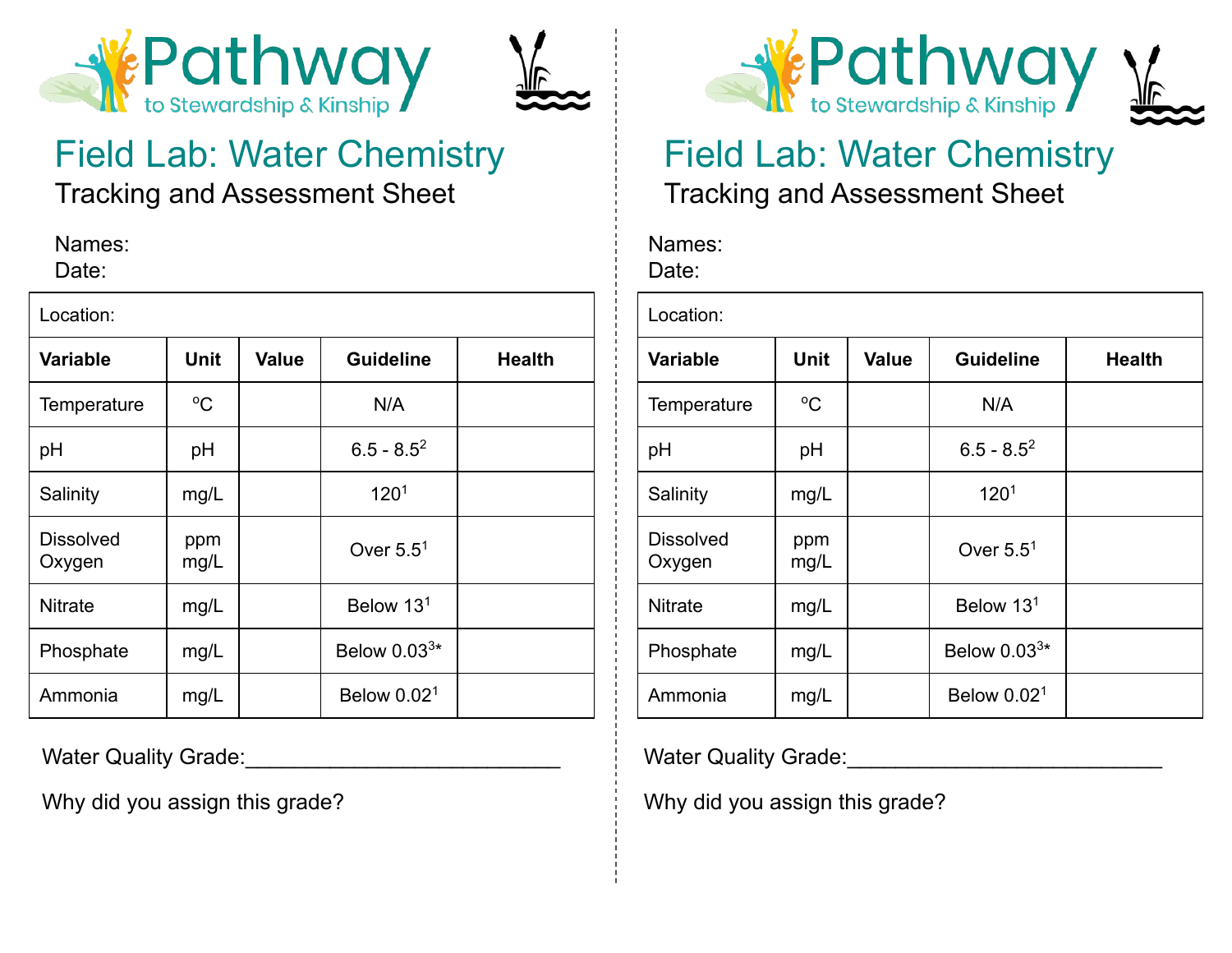### Field Lab: Water Chemistry Where to get Testing Tools and Supplies

### Complete Testing Kits

LaMotte Water Quality Testing Kit

- Spectrum.ca \$64.75<https://spectrumed.ca/en/water-monitoring-kit>
- Flinn Scientific Canada \$68.40 <https://www.flinnsci.ca/green-low-cost-water-monitoring-kit/ap5290/>
- 10 tests each of pH, Dissolved Oxygen, Nitrate, Phosphate
- Uses tablets which are dissolved in the provided vials. The colour of the resulting reaction is compared to a colour chart to find the value.
- Videos on how to use
	- <https://youtu.be/0UjneRhTgEE> (pH 4:52, nitrate 11:02)
	- <https://youtu.be/kpHy0izEdBY> (dissolved oxygen 1:55, phosphate 6:46)

#### Water Rangers Test Kits

- <https://waterrangers.ca/testkits/>
- Come in a variety of costs and combinations of tests
- Different kits use different combinations of digital probes, liquid colour change tests and test strips.
- \*Water Rangers accepts data from classes to add to their database but you DO NOT need to use their testing equipment to submit results.

### Pool Test Kits

- Available at pool stores, Canadian Tire, Home Depot, Walmart, etc.
- May be test strips or liquid colour change tests
- Different kits will test different parameters including pH,
- **Affordable**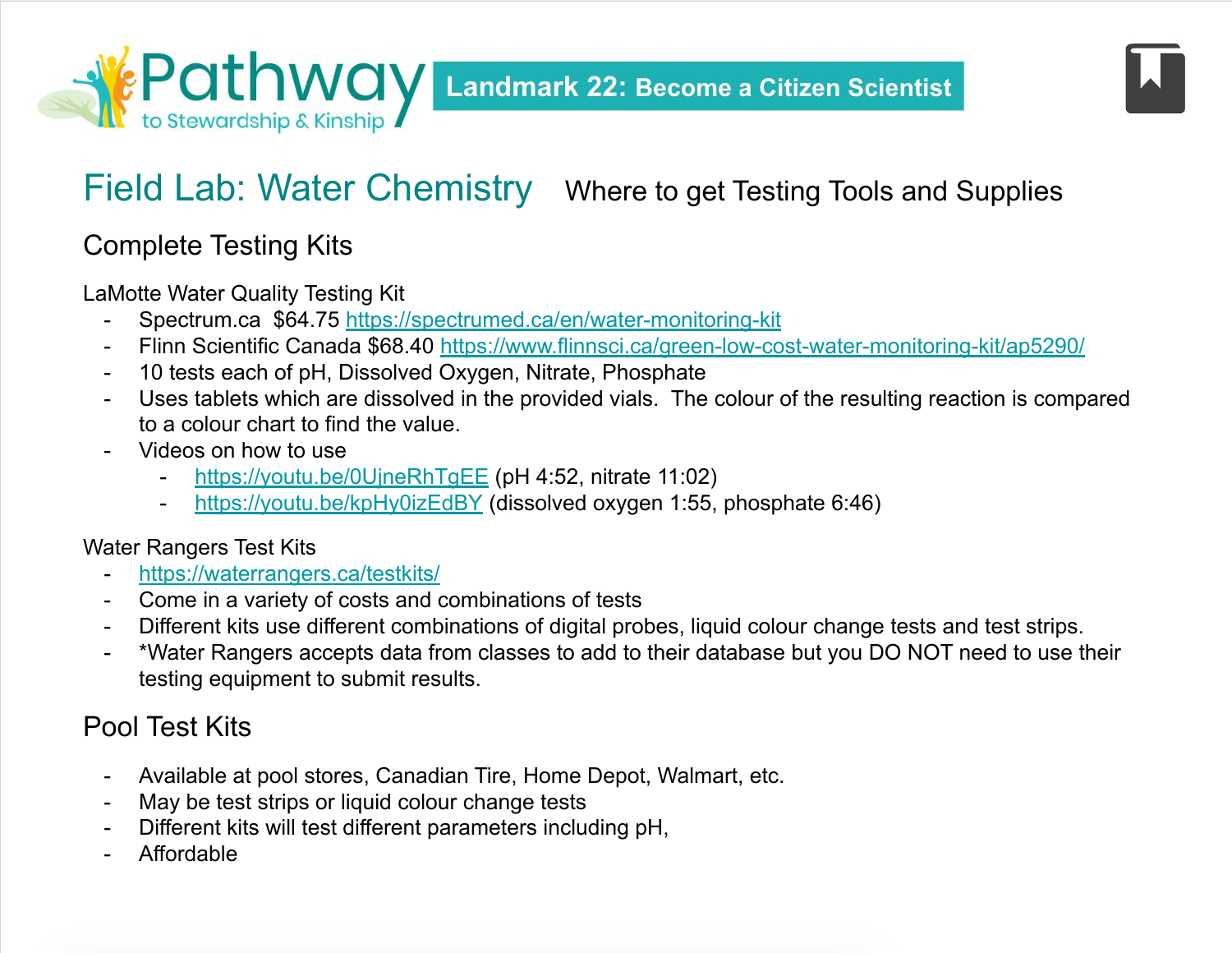### Field Lab: Water Chemistry Where to get Testing Tools and Supplies

#### Science Test Strips

- Intended for lab and school use
- You can find test strips to measure just about any water quality parameter
- Available from school science supply outlets such as [Spectrum.ca](http://spectrum.ca) and [Boreal.com](http://boreal.com)

#### Example:

Eco-Check 5-in-1 Test Strips

- Spectrum.ca \$21.60<https://spectrumed.ca/en/eco-check-5-in-1-test-strips>
- 25 strips in a package
- dip, wait and check test strips against a colour card to get value
- nitrate, nitrite, total alkalinity, total hardness, and pH

### Aquarium Testing Kits

- Available at pet stores such as Petvalu, Paulmac and PetSmart
- Test strips or liquid colour change tests available
- Different kits will test different parameters including pH, ammonia, nitrate, nitrite, hardness
- **Affordable**